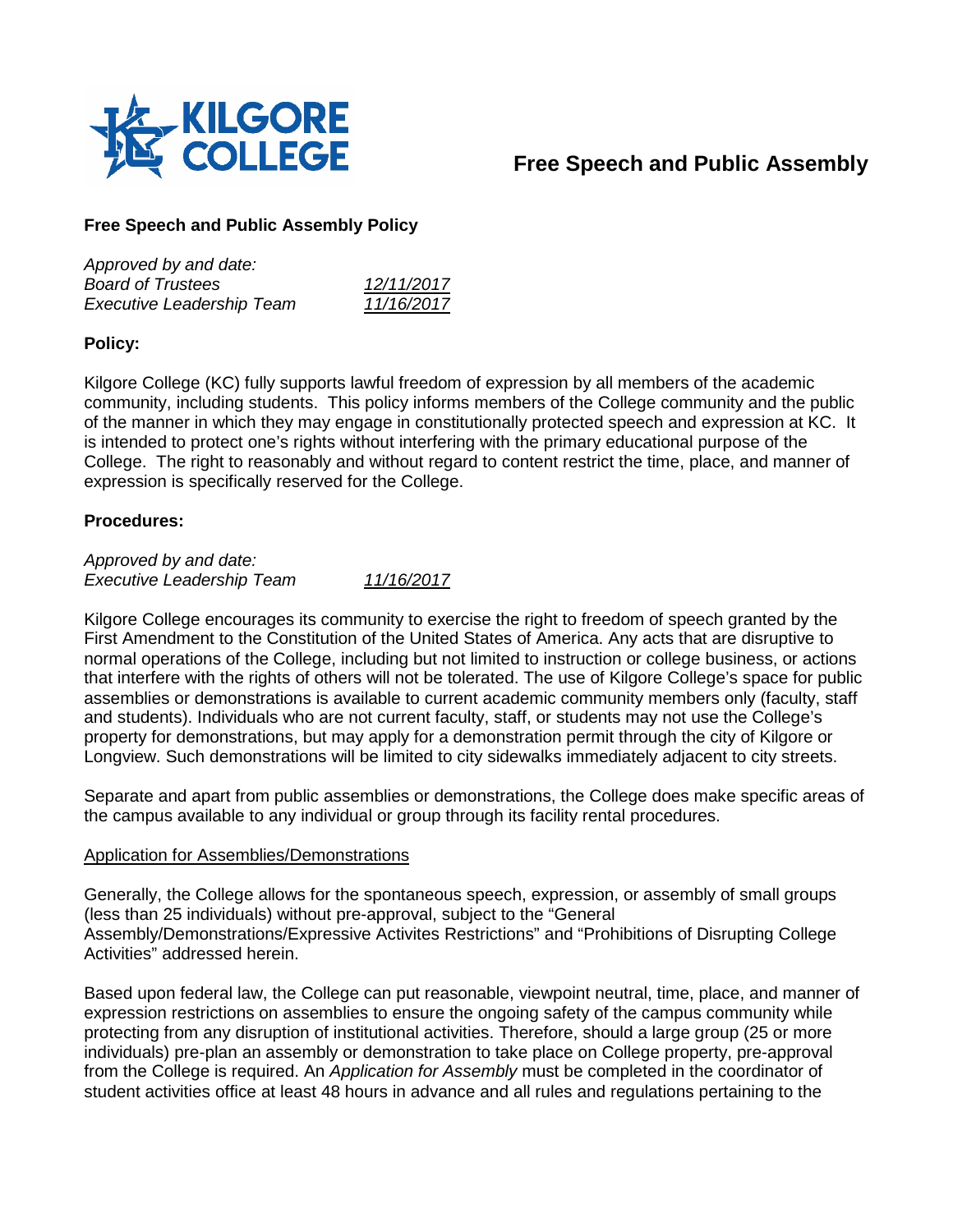application and this policy must be followed. The College will have the authority to decide if overtime police protection is required and, if so, the applicant will be charged such a fee. No fee will be charged based on the content of the speaker/assembly. Application approval will generally be determined on a first come, first served basis if competing applications for the same time or location are received by the College. A student is ineligible to apply if he/she is under disciplinary sanction, suspended, expelled, or owes fines or fees to the College under this policy. An employee is ineligible to apply if he/she has been terminated, or is on leave.

The *Application for Assembly* is designed to ensure that space utilization conflicts and violations of assembly/demonstration restrictions do not occur and that proper crowd control/safety measures are in place. The *Application for Assembly* is subject to viewpoint neutral review and may be denied for the following reasons:

- a. Applicant failed to sign the application, supply all necessary information, or included a mispresentation
- b. Requested space is not available
- c. The date falls during final examinations
- d. Planned assembly would be disruptive or otherwise violate the rules set forth herein
- e. Applicant is ineligible
- f. Proposed use is not suitable for location
- g. Proposed activity is commercial in nature
- h. Off campus individual or group is actually a sponsor or co-sponsor
- i. Any other viewpoint neutral reason that applies to all groups/speakers and furthers the College's significant interest(s)

All denial decisions will be reviewed and approved by the vice president of student development prior to being communicated to the applicant.

## General Assembly/Demonstration/Expressive Activities Restrictions

Expressive activities or conduct are subject to the following restrictions:

- a. Kilgore College space for public assemblies or demonstrations is available to current academic community members only (faculty, staff, and students). This right is extended to recognized campus groups, organizations, and clubs whose membership is made up of members of the academic community.
- b. Public assemblies or demonstrations may occur between the hours of 8:00 a.m. and 9:00 p.m. only.
- c. To protect the rights and freedoms of all campus community members, speakers will refrain from the use of obscenities, fighting words, words used to incite violence or lawless action, and defamatory speech. Any signs, literature or written materials may not be obscene, incite others, or be defamatory.
- d. The use of amplified sound must be pre-approved to ensure there is no disruption to college functions.
- e. Any literature, signs, pamphlets, etc. displayed or distributed at public assemblies must also comply with the restrictions listed herein. No litter is permitted.
- f. Assemblies and/or demonstrations that are materially disruptive to Kilgore College's educational environment or the College's activities, that are non-peaceful, and/or that involve substantial disorder or invasion of the rights of others on the property of Kilgore College are prohibited.
- g. The activity or conduct may not promote commercial products or services.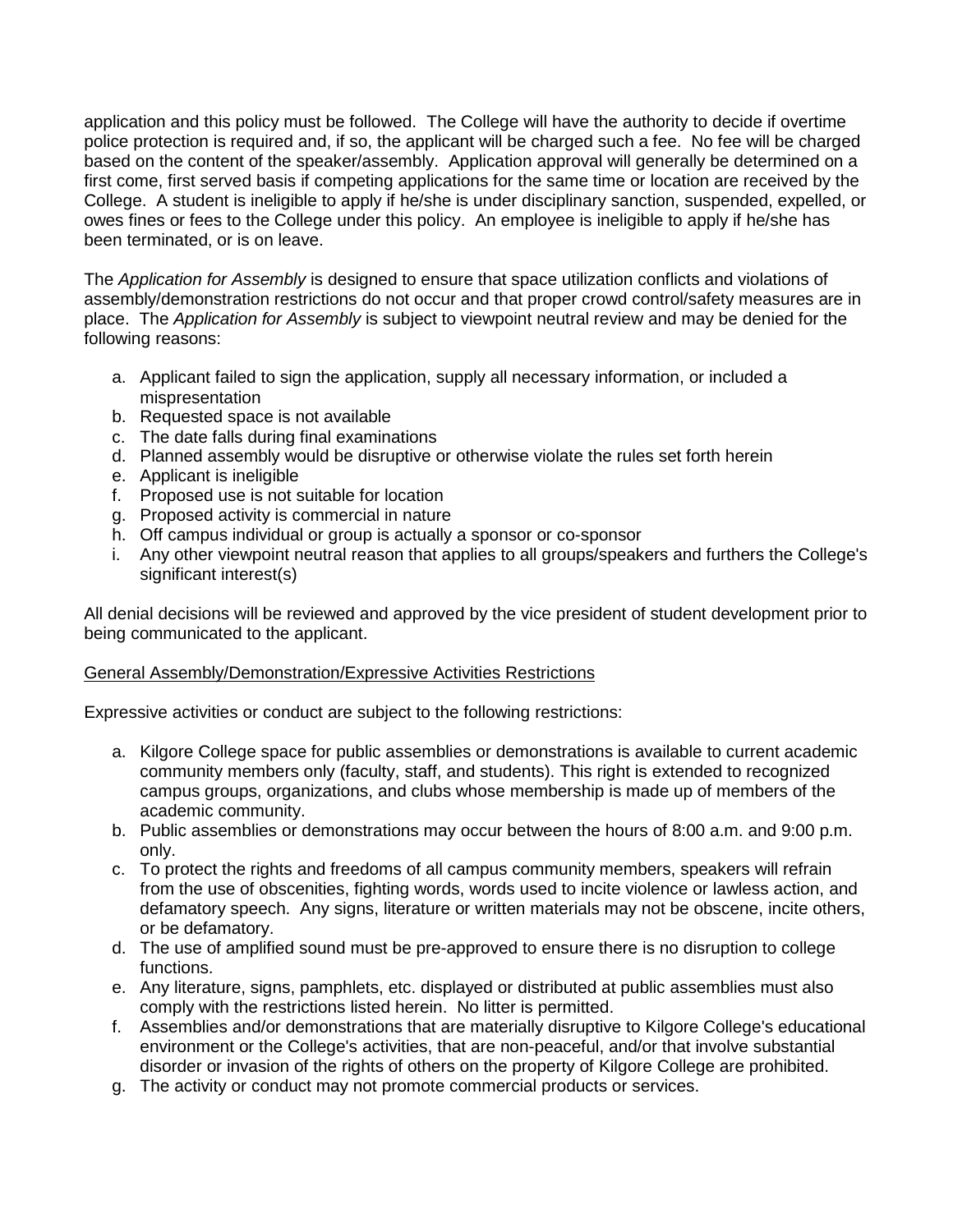- h. The activity must not interfere with the free flow of vehicular or pedestrian traffic on sidewalks, on streets, at entrances/exits to buildings, or otherwise.
- i. The activity must not involve conduct that does, or is likely to, result in damage or destruction of property.
- j. No one may threaten or endanger the physical safety of any person on the College campus.
- k. The use of fire or fireworks is prohibited.

# Appeal Procedure for Assembly Applications

Based upon federal law, the College can put reasonable, viewpoint neutral, time, place, and manner of expression restrictions on assemblies. While the college will work with assembly/ demonstration organizers to meet their requests, the College may deny an application for assembly for the reasons set forth herein. Should the event organizers and College staff not be able to agree on mutually agreeable logistics or the *Application for Assembly* is denied, the following appeal process is available.

- a. Applicants aggrieved by the refusal of an application are entitled to appeal to the director of human resources by giving written notice to the vice president of student development on or before the fifth class/business day after the decision is received by the applicant.
- b. The notice is informal, but will contain the applicant's name and College email address, a concise description of the decision complained of, reasons for disagreeing with the decision, and the date the decision was received.
- c. When appeal is received, according to the prescribed deadlines, the vice president of student development will prepare and send to the director of human resources a written statement of reason(s) for refusal and a copy of the application along with copies of any printed material submitted with the application. The director of human resources may meet with the applicant to obtain more information, if desired. The director of human resources will render a decision to uphold, modify, or overturn the coordinator of student activities decision as soon as practicable but no later than five class/business days after receiving the appeal.
- d. The decision of the director of human resources is final.

# Prohibition of Disrupting College Activities

It is unlawful for any person, on College property or on public property within five hundred feet of College property, alone or in concert with others, to willfully disrupt the conduct of classes or other College activities. In doing so, the person will be guilty of a misdemeanor and upon conviction may be punished by a fine or by confinement for not less than 10 days or more than six months or both, fine and confinement

Conduct that disrupts the educational activities of a College includes emission by any means of noise of an intensity which prevents or hinders classroom instruction and enticement or attempted enticement of students away from classes or other college activities which students are required to attend. (Texas House Bill # 186, 62 Legislature, Regular Session, 1971).

The State law prohibiting disruptive activities defines "disruptive activity" as meaning:

- a. Obstructing or restraining the passage of persons in an exit, entrance, or hallway of any building without the authorization of the administration of the college.
- b. Seizing control of any building or portion of a building for the purpose of interfering with any administrative, education, research, or other authorized activity.